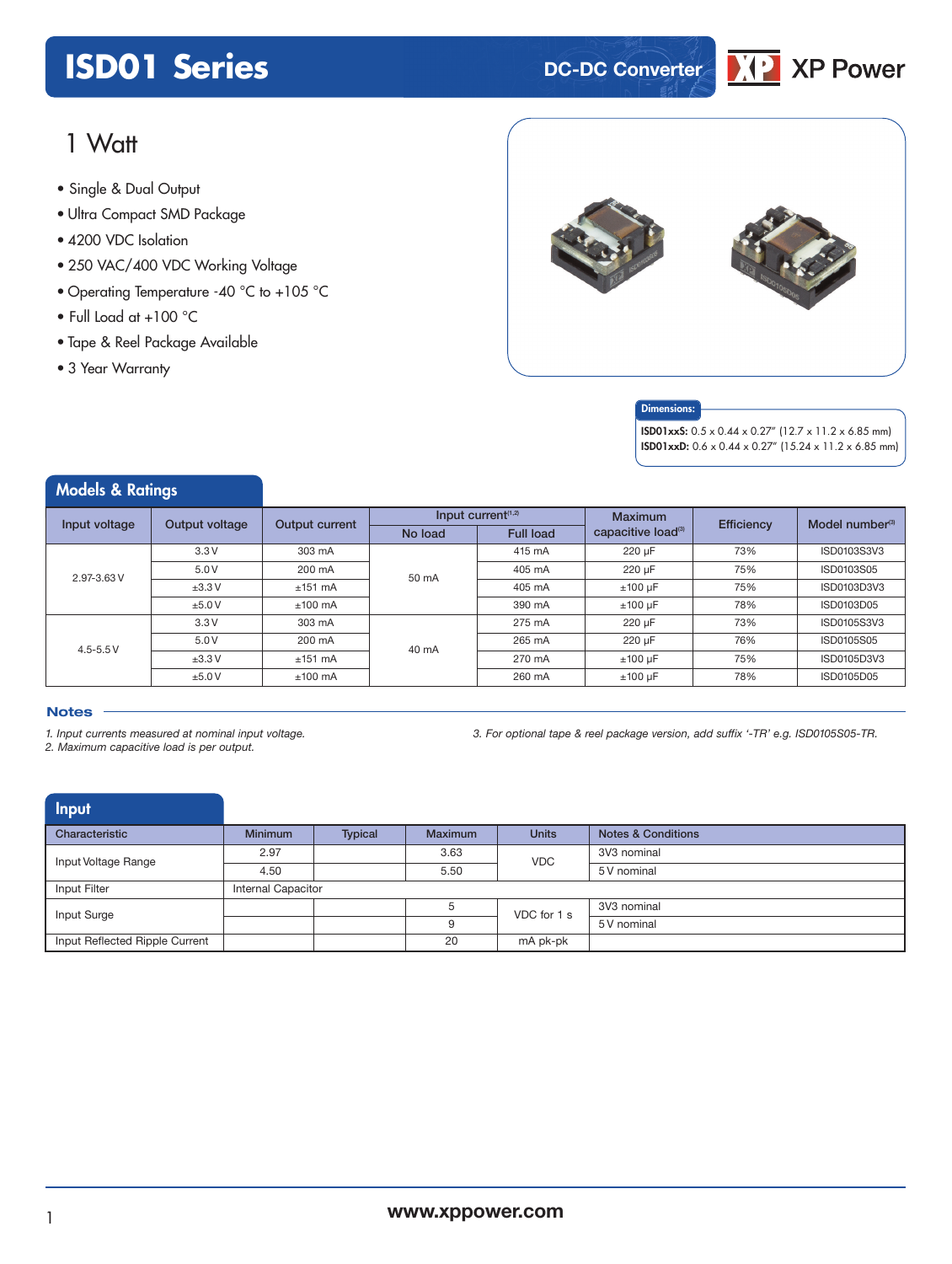## **ISD01 Series**



### **Output**

| Characteristic                  | <b>Minimum</b> | <b>Typical</b> | Maximum       | <b>Units</b> | <b>Notes &amp; Conditions</b>                                                                                                     |
|---------------------------------|----------------|----------------|---------------|--------------|-----------------------------------------------------------------------------------------------------------------------------------|
| Output Voltage                  | 3.3            |                | 5             | <b>VDC</b>   | See Models and Ratings table                                                                                                      |
| Initial Set Accuracy            |                | ±3.0           |               | $\%$         | At 70% load                                                                                                                       |
| Output Voltage Balance          |                |                | ±1.0          | $\%$         | For dual output with balanced laods                                                                                               |
| Minimum Load                    | 10             |                |               | $\%$         | Minimum load required                                                                                                             |
| Line Regulation                 |                |                | ±1.2          | $% / 1\%$    | Output changes by max of 1.2% for each 1% change in<br>input voltage                                                              |
| <b>Load Regulation</b>          |                | 10             | 15/12         | $\%$         | 3.3 V output/5 V output                                                                                                           |
| Ripple & Noise                  |                |                | $150/\pm 120$ | mV pk-pk     | Single/Dual Output. 20 MHz bandwidth. Measured using<br>10 µF electrolytic capacitor in parallel with 0.1 µF ceramic<br>capacitor |
| <b>Short Circuit Protection</b> |                |                |               |              | 0.5 s max with auto recovery                                                                                                      |
| Maximum Capacitive Load         |                |                |               |              | See Models and Ratings table                                                                                                      |
| <b>Temperature Coefficient</b>  |                |                | 0.03          | $%$ /°C      |                                                                                                                                   |

| General                      |                 |                            |                |               |                                      |
|------------------------------|-----------------|----------------------------|----------------|---------------|--------------------------------------|
| Characteristic               | <b>Minimum</b>  | <b>Typical</b>             | <b>Maximum</b> | <b>Units</b>  | <b>Notes &amp; Conditions</b>        |
| Efficiency                   |                 | 76                         |                | $\frac{0}{0}$ | See Models and Ratings table         |
| Isolation: Input to Output   | 4200            |                            |                | <b>VDC</b>    | 3 s. Working voltage 250 VAC/400 VDC |
| <b>Isolation Resistance</b>  | 10 <sup>9</sup> |                            |                | Ω             | At 1000 VDC                          |
| <b>Isolation Capacitance</b> |                 | 25                         |                | pF            |                                      |
| <b>Switching Frequency</b>   | 50              |                            | 80             | kHz           |                                      |
| Power Density                |                 |                            | 16.8           | $W/in^3$      |                                      |
| Mean Time Between Failure    | 7.2             |                            |                | <b>MHrs</b>   | MIL-HDBK-217F, +25 °C GB             |
| Weight                       |                 | 0.003(1.52)<br>0.004(1.80) |                | Ib(g)         | For single output<br>For dual output |
| Moisture Sensitivity Level   | Level 1         |                            |                |               | IPC/JEDEC J-STD-020D.1               |

### **Environmental**

| Characteristic                  | <b>Minimum</b> | <b>Typical</b> | Maximum | <b>Units</b> | <b>Notes &amp; Conditions</b> |
|---------------------------------|----------------|----------------|---------|--------------|-------------------------------|
|                                 |                |                |         |              |                               |
| <b>Operating Temperature</b>    | $-40$          |                | $+105$  | °C           | See Derating Curve.           |
| Storage Temperature             | $-55$          |                | $+125$  | °C           |                               |
| Humidity                        |                |                | 95      | %RH          | Non-condensing                |
| Cooling                         |                |                |         |              | Natural convection            |
| Case Flammability               | UL 94V-0 Rated |                |         |              | Non conductive black plastic  |
| Lead-Free Reflow Solder Process |                |                |         |              | IPC/JEDEC J-STD-020D.1        |

### EMC: Emissions Phenomenon **Standard Standard Test Level Notes & Conditions** Conducted EN55032 Class B See application notes Radiated EN55032 Class B See application notes

## EMC: Immunity

| <b>Phenomenon</b>      | Standard    | <b>Test Level</b> | Criteria       | <b>Notes &amp; Conditions</b>                          |
|------------------------|-------------|-------------------|----------------|--------------------------------------------------------|
| <b>ESD Immunity</b>    | EN61000-4-2 | $+8$ kV           | $\overline{A}$ | Air Discharge                                          |
| Radiated Immunity      | EN61000-4-3 | 3 Vrms            | A              |                                                        |
| EFT/Burst              | EN61000-4-4 | $2$ kV            | A              | External components required,<br>see application notes |
| Surge                  | EN61000-4-5 | $2$ kV            |                | External components required, see application notes    |
| Conducted Immunity     | EN61000-4-6 | $10V$ rms         | A              |                                                        |
| <b>Magnetic Fields</b> | EN61000-4-8 | 100 A/m           | $\overline{A}$ |                                                        |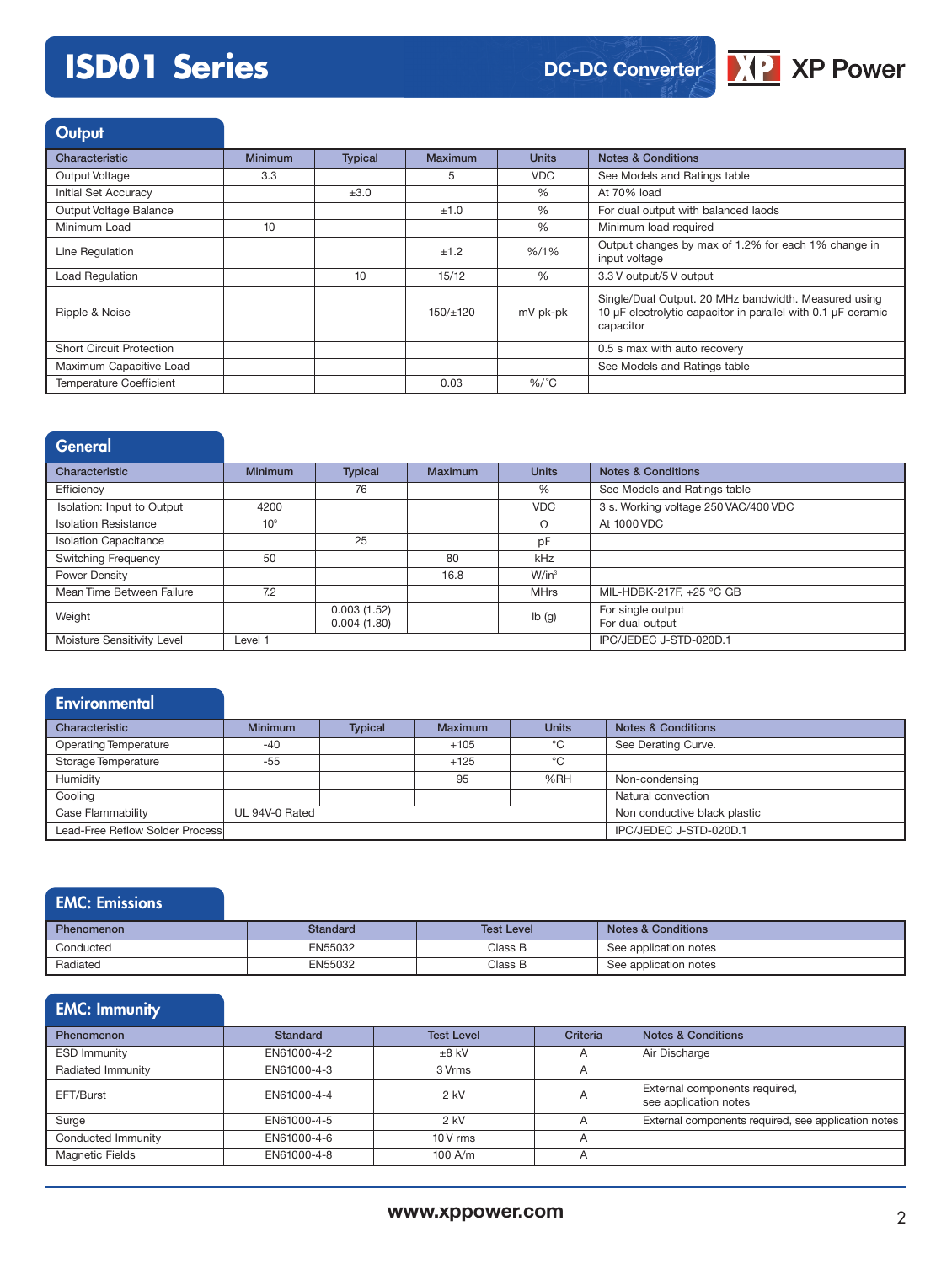# **ISD01 Series**



### Safety Approvals

| <b>Safety Agency</b> | <b>Safety Standard</b>   | <b>Notes &amp; Conditions</b> |
|----------------------|--------------------------|-------------------------------|
| UL                   | UL60950-1, UL62368-1     |                               |
| <sup>'</sup> CSA     | CAN/CSA C22.2 No.60950-1 |                               |

## Mechanical Details

### **Single Output**



| <b>Pin Connections</b> |          |  |  |
|------------------------|----------|--|--|
| Pin                    | Single   |  |  |
|                        | -Vin     |  |  |
| $\overline{2}$         | $+V$ in  |  |  |
|                        | -Vout    |  |  |
| 5                      | $+$ Vout |  |  |
| Q                      | N/C      |  |  |

### **Dual Output**



| <b>Pin Connections</b> |          |  |  |  |
|------------------------|----------|--|--|--|
| Pin<br><b>Dual</b>     |          |  |  |  |
|                        | -Vin     |  |  |  |
| 2                      | $+V$ in  |  |  |  |
| 4                      | Common   |  |  |  |
| 5                      | -Vout    |  |  |  |
| 7                      | $+$ Vout |  |  |  |
| 10                     | N/C      |  |  |  |